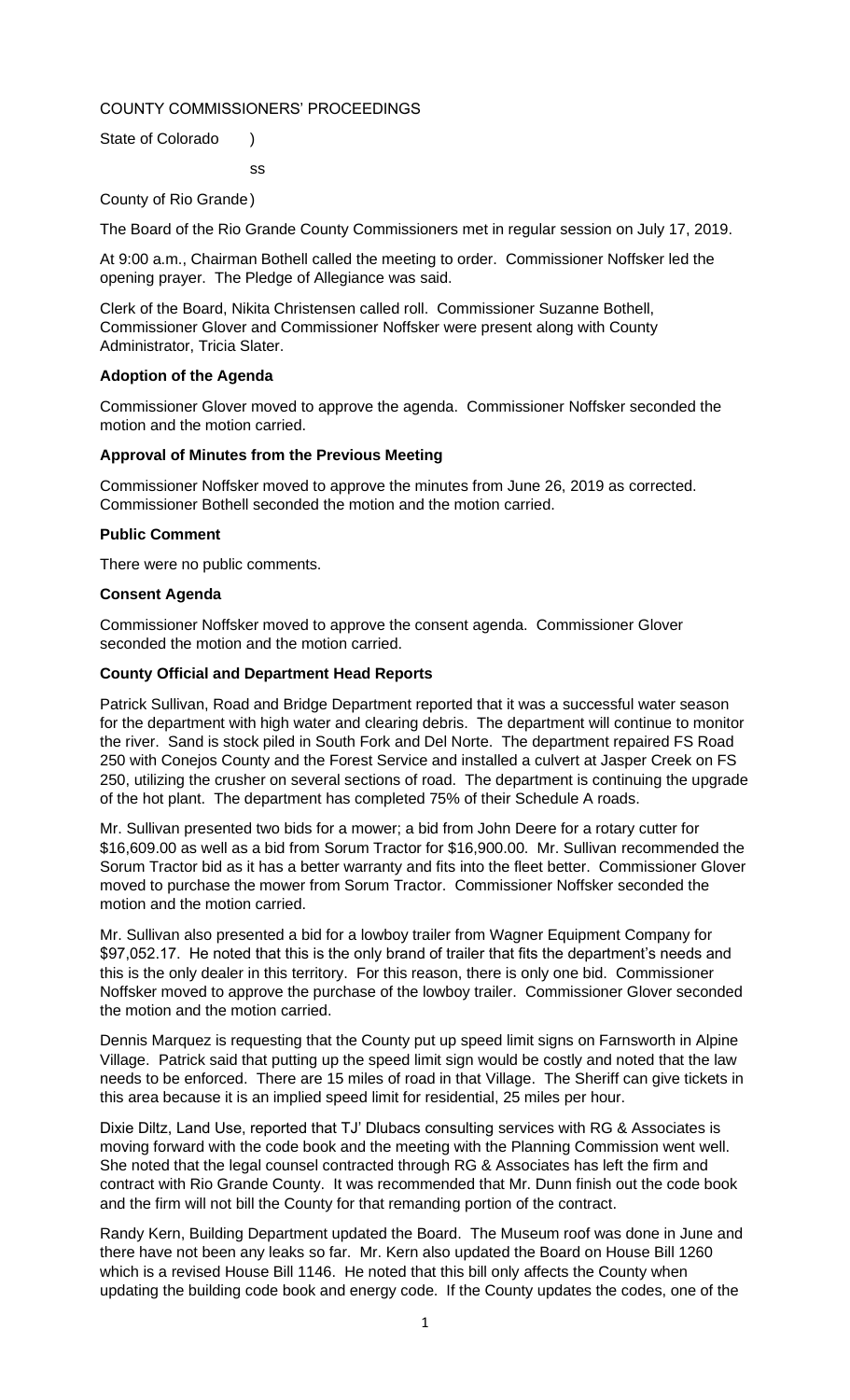three most current energy codes must be adopted. The County is also responsible for reporting to the State Energy Office when there is a change.

Mr. Kern also reported that April Kessler-Harris turned in her 2-week notice; July 29, 2019 will be her last day. Mr. Kern proposed that this position be redesigned. He proposed that Land Use and the Building Department share this position. Certification would be required within the first year of employment. It was suggested to advertise a grade 9, step 1 position at \$13.76 per hour with the flexibility to increase to grade 9, step 2 at \$14.04 per hour plus benefits. If the position is filled with a qualified applicant with certification, the department could offer a grade 9, step 3 at \$14.86 per hour. Commissioner Noffsker moved to approve this position sharing between Land Use and the Building Department. Commissioner Glover seconded the motion and the motion carried.

## **General Business and Administrative Items**

Jay Sarason was present for the Airport Board Request for Pilot Shelter and Jet A. This proposal is a starting point for the airport project; funding sources and improvements will expand. There is approximately \$204,000.00 in the Airport Fund. The requests were presented as follows.

- 1. Rio Grande County (RGC) will fund 50% of a new Jet A fuel tank and delivery system. Rio Grande County agrees to enter into agreements with all Jet A fuel tank private donors which will allow all donors to purchase aviation fuel from Astronaut Kent Rominger Airport (RCV) at a discounted rate, equal to cost plus 10%, until the full amount of the private donation is fully reimbursed through the cost savings of purchasing discounted aviation fuel versus purchasing aviation fuel from RCV at retail pricing. RGC agrees to provide accounting of each private donors discounted fuel purchases until such time as private donations are fully reimbursed. The new Jet A fuel tank cost will be between \$106,000 and \$140,000. The remaining 50% of the bid not covered by the County will be funds from private donors. Commissioner Glover moved to approve the 50% match for the new jet air bid. Commissioner Noffsker seconded the motion and the motion carried.
- 2. Rio Grande County is working on finalizing the Enterprise Zone application. Ms. Slater is working on this portion of the project.
- 3. Rio Grande County will fund up to an additional \$10,000 to finish the Pilot Shelter if there is a monetary shortfall in finishing the shelter due to not receiving the REDI grant. Commissioner Noffsker moved to approve funding up to \$10,000.00 coming out of the fund balance. Commissioner Glover seconded the motion and the motion carried.
- 4. Commissioner Noffsker moved to authorize the beginning of the Pilot Shelter. Commissioner Glover seconded the motion and the motion carried.
- 5. Rio Grande County will provide full funding and provide authorization to begin the taxiway construction as soon as Road and Bridge has time to construct the taxiway; most likely in the summer or fall of 2019. The taxiway will cost approximately \$80,000.00. The taxiway may be expanded in the future. Commissioner Glover moved to approve funding and taxiway construction. Commissioner Noffsker seconded the motion and the motion carried.

Jay Sarason also updated the Board on a situation on the airport land. He explained that Jim Edwards bought land and set up a plane repair shop on land adjoining the airport land, however Mr. Edwards has not done any work related to the airport. Mr. Sarason approached Mr. John Mathisen to discuss his current parking and hangar situation. Mr. Mathisen was not interested in hearing Mr. Sarason's concerns. Mr. Sarason sent Mr. Mathisen a text in order to notify him that he will not be allowed to park in the current location. Mr. Edwards is concerned that the airport will be blocking his interest with the new fence and gate, however Mr. Sarason explained that the area in front of his shop is no longer a runway. The airport will do mowing and plowing as a courtesy when time allows. The gate will be on the airport property and will not block access. Mr. Edwards will have an access code for the gate. Commissioner Glover noted that Mr. Edwards is under the impression that there is an agreement between him and the airport concerning his accessibility and shop.

Mr. Sarason asked the Board if it would be possible to hire someone part time to help fill his position and duties. It may be possible to share a part time employee with another department. Mr. Sarason will create a proposal for this position.

Del Norte School GOCO Project Agreement was presented. Ryan Dunn, County Attorney reviewed the GOCO Grant agreement. Mr. Dunn noted that the agreement states that changes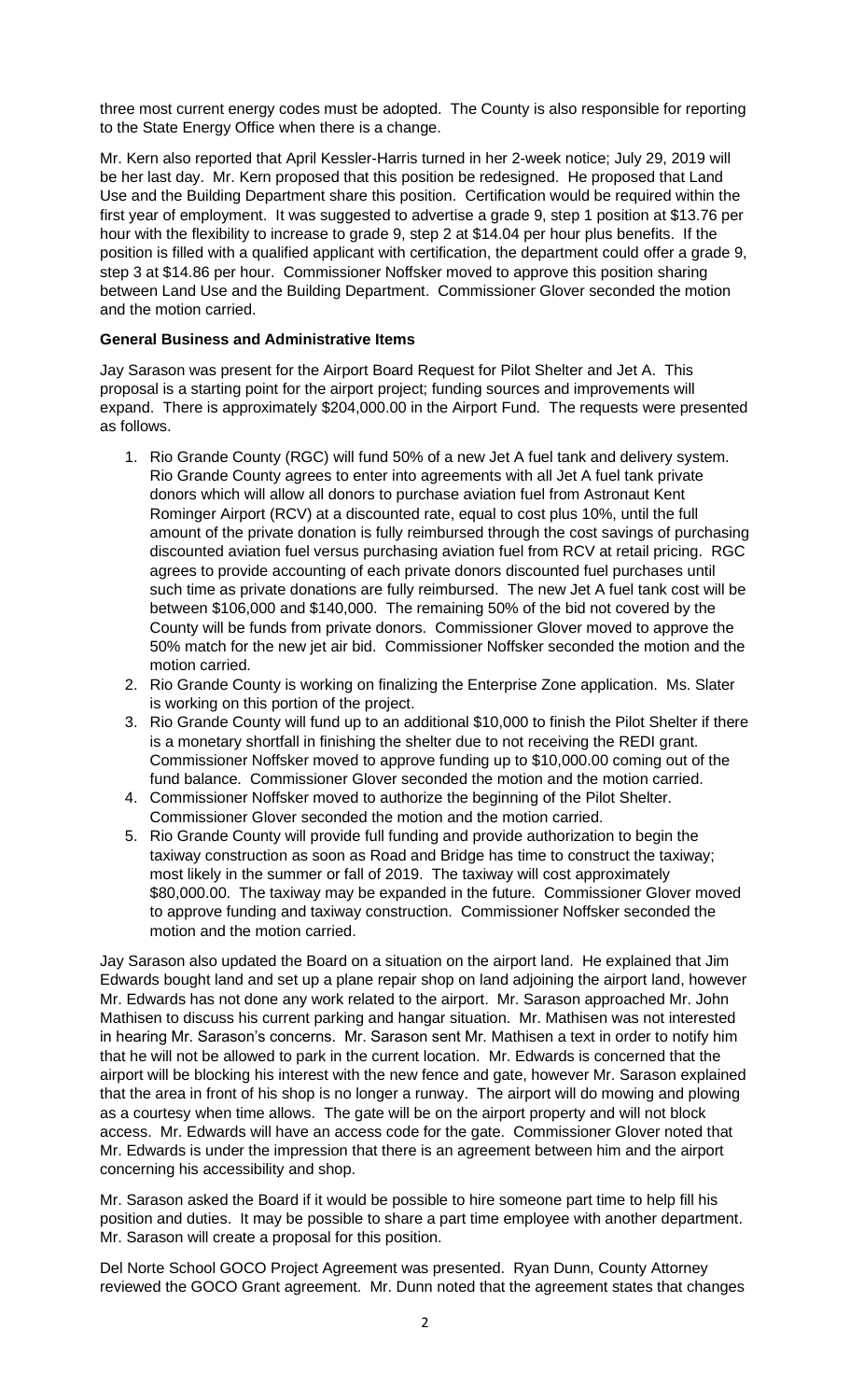to the fiscal agent of the grant must be approved by the GOCO Grant Board. Mr. Dunn noted that he would like an official approval of this change by the GOCO Grant Board.

The Coroner requested a wage increase for the Deputy Coroner. It was noted that funds are available in the budget. Commissioner Glover moved to pay the Deputy Coroner \$10,818 per year, a range 2, step 3 position.

## **Unfinished Business**

Commissioner Noffsker moved to table the discussion of the Tyler Communications system. Commissioner Glover seconded the motion and the motion carried.

## **Commissioners Updates**

Commissioner Noffsker updated the board. He noted that he has been approached by an attorney that is suing the Rio Grande San Luis railroad and is wanting to join the Counties to recover the funds. He also noted that the SLV Housing Coalition has moved and with the transition have not had a meeting. Development Resources Group (DRG) is doing well and received the block grant. The County will act as the fiscal agent. DRG also completed a couple of loans. Commissioner Noffsker also attended the Council of Governments (COG) meeting. Cory Off will be presenting next Monday in a work session about the water situation in the Rio Grande Basin. Commissioner Noffsker noted that the Board needs to look at the County's role in this water situation because people in the Valley are "smelling the money" in this water deal. He stated that there needs to be a discussion of where the pipeline will be developed. He suggested that a 1041 rules workshop be done as those rules may be useful in the water battle and the railroad clean up.

Commissioner Glover noted that the tourism board did not meet. He did attend the Tri County Senior Center meeting concerning fundraising. Commissioner Glover also attended the Rio Grande County Pest Control District Meeting and discussed the presentation done at the Valley Six. The MAT board's first meeting was cancelled. He gave an update on the situation at Idaho Pacific and noted that Jacob from CDPHE is aware of the situation; pictures have been taken and sent to the CDPHE.

Commissioner Bothell noted that the State Authorization Board for Regional Emergency and Medical Trauma Services Advisory Council (SEMTAC) State conference was in Alamosa. They also had a dinner for all the commissioners.

Commissioner Glover moved to approve the Salary increases requested by the Rio Grande County Pest Control Department. Commissioner Noffsker seconded the motion and the motion carried.

At 12:15 p.m., Commissioner Glover moved to adjourn the meeting. Commissioner Noffsker seconded the motion and the motion carried.

## **Executive Session**

There was no executive session.

# **Public Hearing**

At 2:03 p.m., Commission Bothell called the public hearing to order. The public hearing for the six month moratorium on all applications for conditional use permits of kennels including dog kennels, within the unincorporated boundaries of Rio Grande County, Colorado was presented. The Resolution was read.

There were no public present. Commissioner Glover moved to approve the kennel moratorium. Commissioner Noffsker seconded the motion and the motion carried.

At 2:10 p.m. the public hearing was adjourned.

Attest:

Suzanne Bothell, Chairman Nikita Christensen<br>
Chairman of the Board<br>
Clerk of the Board Chairman of the Board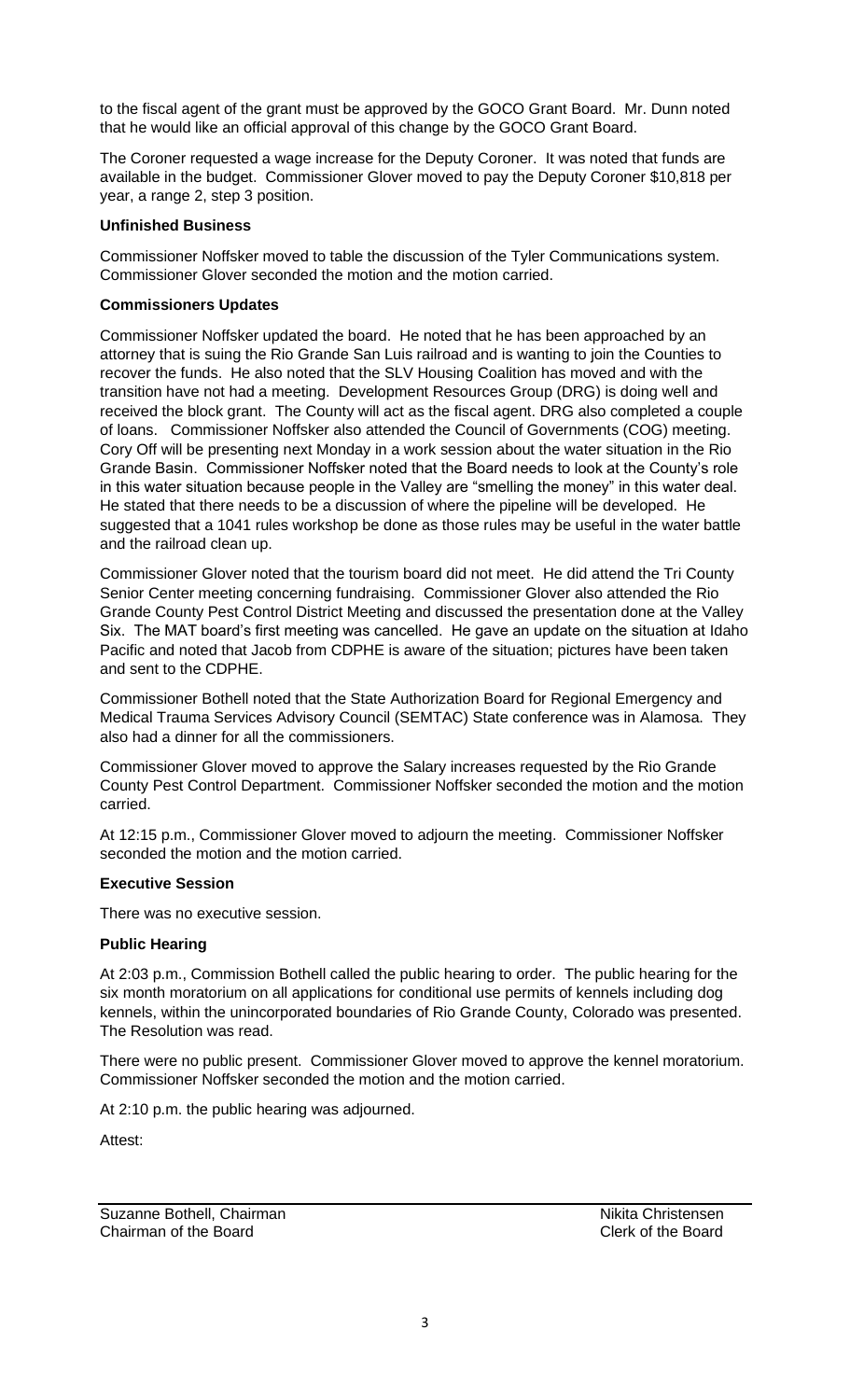## COUNTY COMMISSIONER PROCEEDINGS

ss

County of Rio Grande )

State of Colorado )

The Board of the Rio Grande County Commissioners met in regular session on July 31, 2019.

At 9:00 a.m., Chairman Bothell called the meeting to order. Commissioner Bothell led the prayer. The Pledge of Allegiance was said.

Clerk of the Board, Nikita Christensen called roll. Commissioner Bothell, Commissioner Glover, and Commissioner Noffsker were present along with County Administrator Tricia Slater.

## **Adoption of the Agenda**

Commissioner Noffsker moved to adopt the agenda as presented. Commissioner Glover seconded the motion and the motion carried.

#### **Minutes from the Previous Meeting**

Commissioner Noffsker moved to approve the minutes as corrected. Commissioner Glover seconded the motion and the motion carried.

## **Public Comment**

Dennis Marquez, South Fork resident, explained why he would like speed limit signs on Farnsworth Road in Alpine Village. The Board asked to postpone the discussion until Patrick Sullivan, Road and Bridge was present to discuss this issue.

## **Consent Agenda**

Commissioner Noffsker moved to approve the consent agenda which included accounts payable, payroll, Void Warrant #151191, Void Warrant to RETAC, Cooperative Law Enforcement Annual Operating Financial Plan by RG and USDA Forest Service, and the approval of Tricia Slater being the Fiscal Agent for Homeland Security. Commissioner Glover seconded the motion and the motion carried.

| <b>Vender</b>                           | <b>Amount</b> |
|-----------------------------------------|---------------|
| ADAMSON POLICE PRODUCTS                 | \$2,295.80    |
| ALAMOSA CO NURSING SVC                  | \$21,708.60   |
| <b>ALAMOSA COUNTY</b>                   | \$315.00      |
| ALL TRUCK AND TRAILER                   | \$85.70       |
| AMERICAN PLANNING ASSOC                 | \$225.00      |
| ASPHALT CONSTRUCTORS                    | \$975.00      |
| AVENU HOLDINGS, LLC                     | \$4,564.41    |
| <b>BRANDON ROGERS</b>                   | \$56.16       |
| <b>BRYAN CHRISTENSEN</b>                | \$60.35       |
| <b>BUSINESS SOLUTIONS LEASING, INC.</b> | \$60.10       |
| <b>CAROL VORIS</b>                      | \$9.90        |
| <b>CARY ALOIA</b>                       | \$73.40       |
| <b>CHARLES STILLINGS</b>                | \$65.75       |
| CHAVEZ PLUMBING & HEATING, LLC          | \$4,600.00    |
| <b>CHERILYN RUE</b>                     | \$108.00      |
| <b>COAST TO COAST SOLUTIONS</b>         | \$339.47      |
| <b>COLO SECRETARY OF STATE</b>          | \$60.00       |
| <b>COLORADO PUBLIC HEALTH</b>           |               |
| <b>ASSOCIATION</b>                      | \$1,272.00    |
| <b>CONEJOS COUNTY NURSING</b>           | \$1,713.85    |
| CYNTHIA FORD                            | \$2,142.60    |
| <b>DEANN JACOBS</b>                     | \$19.39       |
| <b>DIANNE KOSHAK</b>                    | \$52.20       |
| <b>DIRECT TV</b>                        | \$186.23      |

#### **2019 Monthly Vouchers**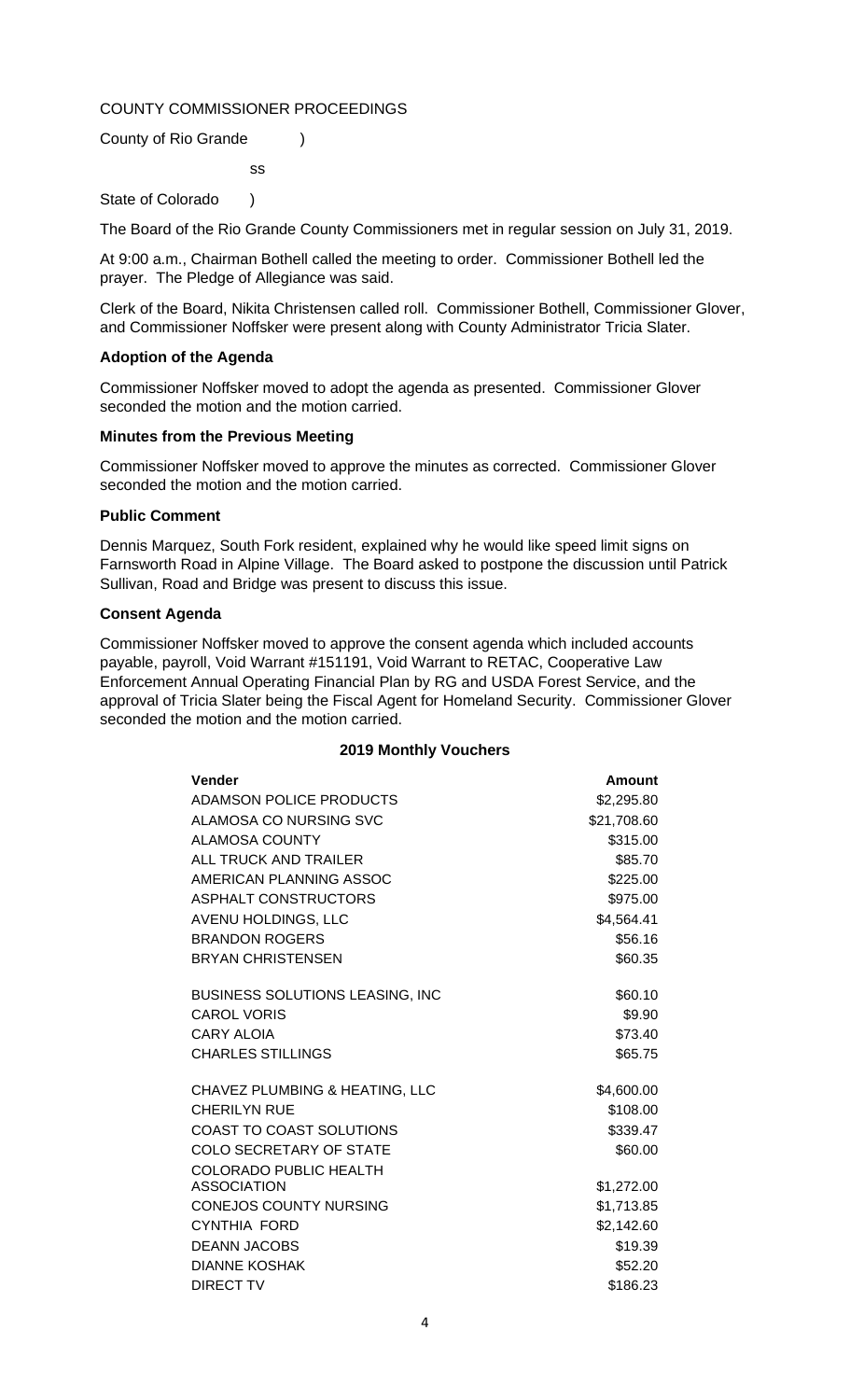| <b>DISTRICT ATTORNEY OFFICE</b>      | \$22,166.67 |
|--------------------------------------|-------------|
| <b>DOUG COOPER</b>                   | \$52.07     |
| DP AG SERVICES                       | \$8,033.14  |
| <b>DWIGHT FREEMAN</b>                | \$63.50     |
| <b>EMILY BROWN</b>                   | \$1,608.52  |
| <b>EVERETT MYERS</b>                 | \$65.30     |
| <b>FIRST BANKCARD</b>                | \$7,042.68  |
| <b>GOBINS, INC</b>                   | \$205.77    |
| <b>GREAT AMERICA FINANCIAL</b>       | \$349.13    |
| HAYNIE'S INC.                        | \$709.06    |
| <b>IDA SALAZAR</b>                   | \$292.50    |
| <b>JAMES CLARE</b>                   | \$52.25     |
| <b>JEAN BORREGO</b>                  | \$5,576.21  |
| <b>JON MONTANO</b>                   | \$1,500.00  |
| <b>KIMBERLY BRYANT</b>               | \$4,302.06  |
| LEDS, LLC                            | \$2,002.00  |
| LENCO WEST, INC                      | \$17.14     |
| <b>LEONARD BROWN</b>                 | \$63.50     |
| <b>LEROY A ROMERO</b>                | \$150.00    |
| <b>MARK MUELLER</b>                  | \$56.30     |
| <b>McKESSON MEDICAL-</b>             | \$605.52    |
| <b>MEGAN WILSON</b>                  | \$78.17     |
| <b>MIKE SCHAEFER</b>                 | \$56.30     |
| MOBILE RECORD SHREDDERS, LLC         | \$65.00     |
| <b>MODERN MARKETING</b>              | \$512.21    |
| MONTE VISTA COOPERATIVE              | \$829.75    |
| MONTE VISTA MACHINE TOOL             | \$20.00     |
| NOTES & NUMBERS, LLC.                | \$790.00    |
| O & V PRINTING, INC                  | \$878.35    |
| <b>PAUL WERTZ</b>                    | \$35.55     |
| PAXVAX, INC                          | \$630.81    |
| PSYCHOLOGICAL RESOURCES              | \$270.00    |
| RG & ASSOCIATES, LLC                 | \$3,650.00  |
| <b>RIO GRANDE COUNTY</b>             | \$314.97    |
| RIO GRANDE HOSPITAL                  | \$34.00     |
| ROCKY MOUNTAIN PLUMBING              | \$34.00     |
| S & S DISTRIBUTION, INC              | \$126.00    |
| SAGUACHE CO PUBLIC HEALTH            | \$7,386.36  |
| SANOFI PASTEUR, INC.                 | \$620.34    |
| SIMPLE DISTRIBUTORS LLC              | \$1,637.00  |
| SLV AUTO REPAIR, LLC                 | \$203.99    |
| <b>SLV REC</b>                       | \$180.00    |
| <b>SLV REC</b>                       | \$105.00    |
| <b>SLV REC</b>                       | \$546.12    |
| SOUTHWEST PUBLIC SAFETY              | \$384.65    |
| <b>STAPLES BUSINESS</b>              |             |
| STATE OF COLORADO                    | \$1,645.79  |
|                                      | \$608.13    |
| <b>TOM HAEFELI</b>                   | \$63.50     |
| TONI STEFFENS-STEWARD                | \$242.10    |
| UNITED REPROGRAPHIC                  | \$126.56    |
| <b>VALLEY COURIER</b>                | \$375.55    |
| VALLEY EQUIPMENT LEASING, INC        | \$7,413.29  |
| <b>VENDOLA PLUMBING, INC</b>         | \$221.20    |
| <b>VERIZON WIRELESS</b>              | \$367.98    |
| <b>WAGNER EQUIPMENT</b>              | \$688.64    |
| <b>WARNE CHEMICAL &amp; EQUIP.CO</b> | \$369.20    |
| WESTERN SLOPE FIRE & SAFETY, INC     | \$575.00    |
| <b>WEX BANK</b>                      | \$5,467.73  |
|                                      |             |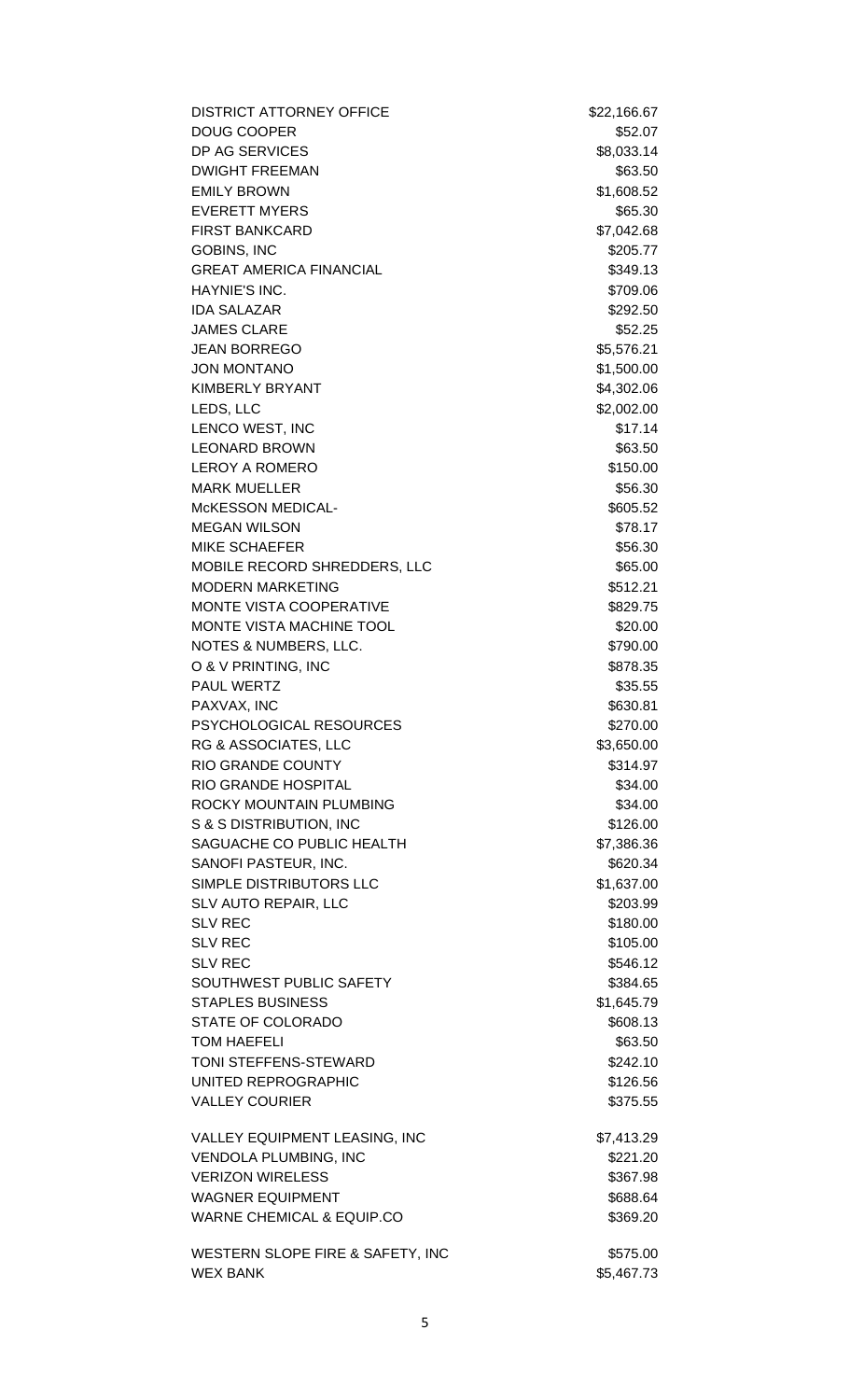WEX BANK \$790.66 WORLD FUEL SERVICES, INC \$17,042.19 WSB COMPUTER SERVICES \$277.73

**\$151,566.05**

## **June 2019 Payroll**

| <b>County General:</b> | \$252,216.32 |
|------------------------|--------------|
| Road and Bridge:       | \$80,646.72  |
| DSS:                   | \$127,645.83 |
| <b>Weed District:</b>  | \$14,262.69  |
| Airport:               | \$1,745.58   |
| <b>Public Health:</b>  | \$25,952.23  |
| <b>TOTAL:</b>          | \$502,469.37 |
|                        |              |

## **County Official and Department Head Reports**

The Board adjourned to the Board of the Department of Social Services.

The Board reconvened.

Dennis Marquez, South Fork resident and Patrick Sullivan, Road and Bridge, were present to discuss the possibility of posting speed limit signs on Farnsworth Road in Alpine Village. Mr. Sullivan noted that speed limit signs are not very effective without enforcement and noted that this area is usually not patrolled a lot by County Deputies. Mr. Sullivan noted that he is willing to put a few signs up, then revisit the topic with Mr. Marquez and discuss signs effectiveness.

Emily Brown, Public Health, introduced Andrea Carlstrom, Director of Public Health in Chaffee County. She noted that Ms. Carlstrom has been great to work with as the two counties have similar issues.

Ms. Brown reported that the CALPHO/CDPHE cost assessment has been completed. At the next Board of Health meeting the report will be finished and Ms. Brown will discuss the findings.

Ms. Brown thanked Commissioner Glover for attending the first discussion for the SHARRP harm reduction. She noted that the next meeting will be in early September when they will be asking for community input.

An intergovernmental agreement for the SLV Child Fatality Review and Prevention Team was presented. This is an agreement that states that Rio Grande County will organize meetings while the other counties will provide half of state funding received to fund this program. She noted that Rio Grande County may be invoicing other counties less due to a reserve fund built up for that program. She noted that this program and meetings are required by the State of Colorado for Public Health. Commissioner Glover moved to approve the IGA for the SLV Child Fatality Review and Prevention Team. Commissioner Noffsker seconded the motion and the motion carried. The IGA was signed.

Ms. Brown presented a Memorandum of Understanding with Costilla County Public Health for the Office of Behavioral Health Prevention Coalition Grant. Rio Grande County will receive \$14,570. She noted this program may change in the future to fund projects instead of salaries and operating expenses. Commissioner Noffsker moved to approve the MOU. Commissioner Glover seconded the motion and the motion carried. The MOU was signed.

The STEPP Tobacco state funding sub-recipient contract was presented. Conejos County Public Health, Costilla County Public Health, and Saguache County Public Health will each receive \$27,250.00 from this state funding. Ms. Brown noted that Rio Grande County is the fiscal agent for this grant, however she will be looking into if it is still beneficial for the County to manage all grants for these counties. Commissioner Noffsker moved to approve the contract. Commissioner Glover seconded the motion and the motion carried. The contract was signed.

Ms. Brown presented a Coordinator Agreement for the STEPP Tobacco program. Kristy Hillis is an independent contractor for that program, and she works on a regional level for prevention. Commissioner Glover moved to approve the agreement. Commissioner Noffsker seconded the motion and the motion carried. The agreement was signed.

A Healthy Communities sub-recipient contract with Chaffee County was presented. The contract is for \$16,473.00. Chaffee County is within the regional boundaries of HICPUF. Ms. Brown noted that the Healthy Communities link with Social Services to provide children with services at young ages under Medicaid. Commissioner Noffsker moved to approve the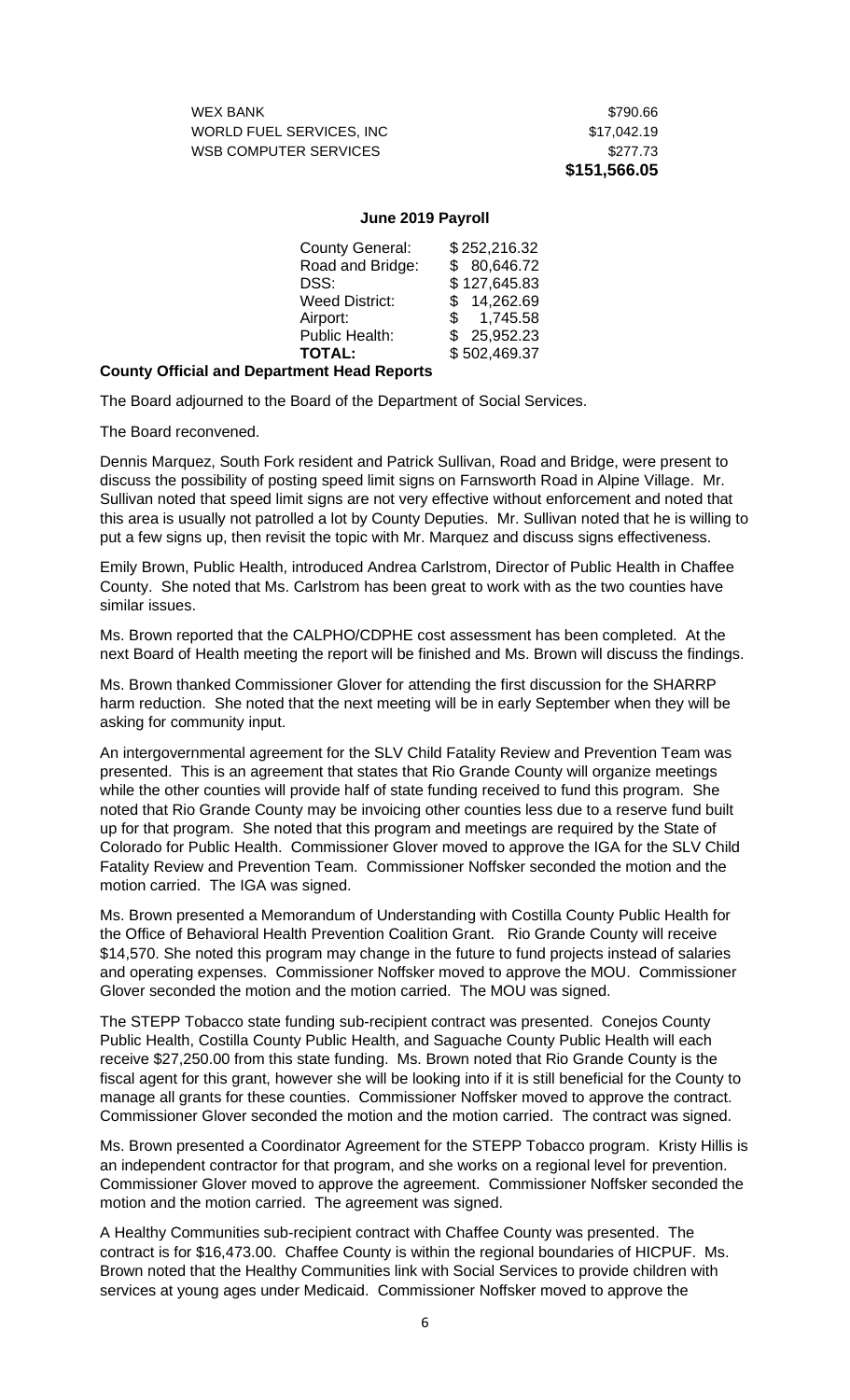contract. Commissioner Glover seconded the motion and the motion carried. The contract was signed.

Ms. Brown explained to the Board that the Center for Rural School Health and Education board based out of Denver University will be having a retreat with a goal of "Community Connectedness and Protective Factors" with K-12 students. She noted that they will be studying education in rural areas. WISH grants may be used in the future to help with the planning process to create a health and wellness plan.

Ms. Brown reminded the Board that World Breastfeeding Week/"Big Latch" is the week of August 3, 2019 and an event will be held on August 3, 2019 at Carroll Park in Alamosa. She also stated that National Night Out in Monte Vista will be on August 6, 2019 from 5:00 to 8:00 p.m., at Chapman Park. This event promotes police and community partnerships.

Ms. Brown presented the Heath Care Coalition Coordinator agreement with Cynthia Ford for \$66,250.00. She stated that Ms. Ford has created clear deliveries and met expectations within this role. Commissioner Glover moved to approve the agreement. Commissioner Noffsker seconded the motion and the motion carried. Agreement was signed.

Ms. Brown asked if the Board had any requests for the regional training and exercise planning workshop that will be August 1, 2019. There were no requests.

Ms. Brown asked if any follow up was needed for Idaho Pacific air and water issues. Commissioner Glover noted that he is working with CDPHE to resolve the issue.

Ms. Brown updated the Board on administration and governance topics. The CDPHE will be completing a Board of Health orientation on August 14, 2019 at 9:00 a.m., in Denver. The National Association of Local Boards of Health Conference will be August 14 through the August 16, 2019 in Denver. The Public Health of the Rockies conference will be August 27, 2019 through August 30, 2019 in Keystone. She noted that these conferences are great for connecting with other people in the State.

Jay Sarason, Rominger Airport Manager, updated the Board. He reminded the Board that they will have breakfast burritos at the Airport on the Sunday of Covered Wagon Days.

Mr. Sarason stated that the advisory committee is moving forward with getting Jet A fuel. He also stated that the Forest Service wants the airport to get Jet A fuel and will help fund the project. Mr. Sarason asked for the Board's approval to apply for a grant through the Forest Service. Commissioner Glover moved to support the grant application. Commissioner Noffsker seconded the motion and the motion carried.

Mr. Sarason asked if the County would be willing to waive the building permit fee for the Pilot Shelter. Commissioner Noffsker moved to waive the fee. Commissioner Glover seconded the motion and the motion carried.

The weather station will be run under a new program with CDOT and they will cover costs for this program.

#### **General Business and Administrative Items**

The Veterans Transportation Network report was presented. The Board reviewed the report.

The issue of whole life insurance for employees from New York Life was brought up. Commissioner Noffsker moved to table this topic until further information could be collected. Commissioner Glover seconded the motion and the motion carried.

Commissioner Glover told the Board that the Landfill is applying to the State to use "Green Stuff"(chipped plant matter) for ground cover in order to use waste as ground cover instead of having to buy ground cover materials.

#### **Other Business**

Colorado Department of Transportation 2019 Meeting was introduced. Colorado Department of Transportation personnel present were Michael McVough, Tony Cady, Jennifer Allison, Sidney Sink (Transportation Commissioner), David Vialpando, Linda Morschauser, and Arthur Miller. Hew Hallock, SLVDRG; Dan Hicks, South Fork; Bernadette Martinez, Del Norte; Bonnie Asplin, Del Norte; and Marty Asplin, URGED were also present.

Mr. McVough explained that the purpose of the meeting is to review and develop a Transportation Plan for the area and help create a long-range plan update. He explained that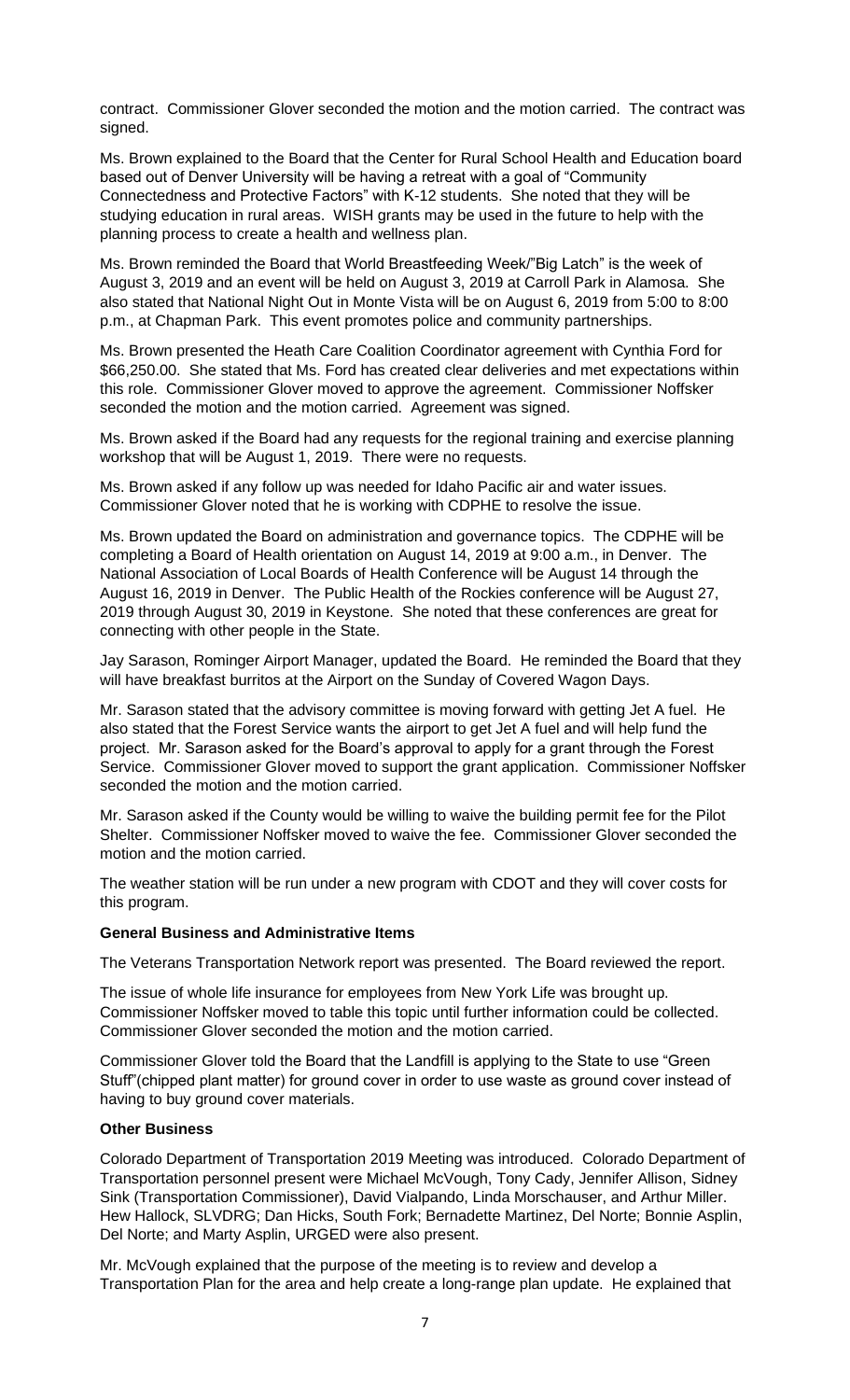this plan will help create a 10-year pipeline to prioritize projects. Region Five has a low population, however has a lot of roads to maintain. He encouraged the Board to participate in the TPR. He noted that Commissioner Glover has been very active at the TPR level.

Mr. McVough noted that this process is a data driven analysis to find the highest priorities. He noted that a 25 year long range statewide plan is being developed and continually amended. The goals of the TPR and meetings like this one is to "bring planning efforts together in order to develop a 10-year strategic pipeline of projects inclusive of all modes informed both by a data driven needs assessment and public and stakeholder input." He noted that examples of data that drives these plans are crash rates, traffic rates and how these effect roads. Funding for these projects is calculated off of a cost-benefit analysis. It was noted that RPP funds are leveraged with federal funding. Different pots of money may be used for projects depending on what type of issues there are specifically safety and traffic issues.

Mr. McVough reviewed statistics for the area from the 2015 census. Mr. McVough asked about the biggest challenges to Rio Grande County's transportation system. Dan Hicks, South Fork, noted that seasonal traffic changes are a major challenge when it comes to planning. Other challenges recognized were safety including adequate highway lighting in key intersections, wildlife fences and underpasses. Partnering with Colorado Parks & Wildlife and the Rocky Mountain Elk Foundation may allow projects to be funded more easily. There was discussion about Highways 112 and 285 being extremely busy and need passing lanes in the future. Bike lines may also be a priority for multimodal goals on Highway 160.

Mr. McVough noted that the roadway's effect on the economy is also considered. In this area education, public health, retail trade, agriculture and forestry will be studied. He noted that 60- 80% of funding is reserved to maintain assets. One of the projects to maintain will be repaving Highway 112 and widening one of the bridges on Highway 112. Another major project will be US 285 Intelligent Transportation Systems infrastructure which is installation of fiber optics and ITS devices between Fairplay and Monte Vista.

The forest cleanup projects were discussed because that may increase logging truck traffic. ATVs were discussed as they have been legalized and are becoming increasingly more popular in like South Fork during the summer tourist season.

Mr. McVough encouraged the Board to bring ideas and concerns to the TPR meetings in order for CDOT to prioritize community concerns.

At 12:32 p.m., the meeting was adjourned.

### **Public Hearing**

Dixie Diltz, Land Use, informed the Board that Sheldon Lowder was running late to the hearing and asked to postpone the public hearing until 1:30 p.m. There were no residents present for the public hearing. The Board agreed to postpone the hearing for Exempt Division of Land Application submitted by Sheldon and Loretta Lowder.

#### **Public Hearing**

At 1:15 p.m., Chairman Bothell called the public hearing to order. Megan Cleghorn was sworn in. Leigh Anne Lobato, Broken Arrow Ranch & Land Company, LLC and Gail Mattive were also present.

Dixie Diltz presented the Conditional Use application submitted by Megan Cleghorn with permission of Jim and Rozella Percy. The request is for a Conditional Use approval for greenhouses and a greenhouse retail business to be located at 3507 N Highway 285, Monte Vista, Colorado. The parcel of land is zoned Rural Residential and is 2.72 acres.

The application was submitted on June 18, 2019. Notice to neighboring properties within 1,500 feet was mailed on June 20, 2019. Notice of Public Hearing was published in the Monte Vista Journal on June 26, 2019. No comments have been received. Application was emailed to DWR on June 20, 2019. Ms. Diltz spoke with Pat McDermott and verified that the applicant has been in contact with them and they have water available. The application was emailed to CDOT and CDOT has verified receipt of application and confirmed they are working with Ms. Cleghorn to complete the application process. With the recent closure of a long time business of this type, there have been several persons interested in starting a greenhouse business. There appears to be a desire in the community to have this type of service restored in the area. Ms. Cleghorn has done a good job of researching the property and putting together a complete application. Per the RGCLUDC list of users: line 50 Greenhouse/plant nursery greater than 500